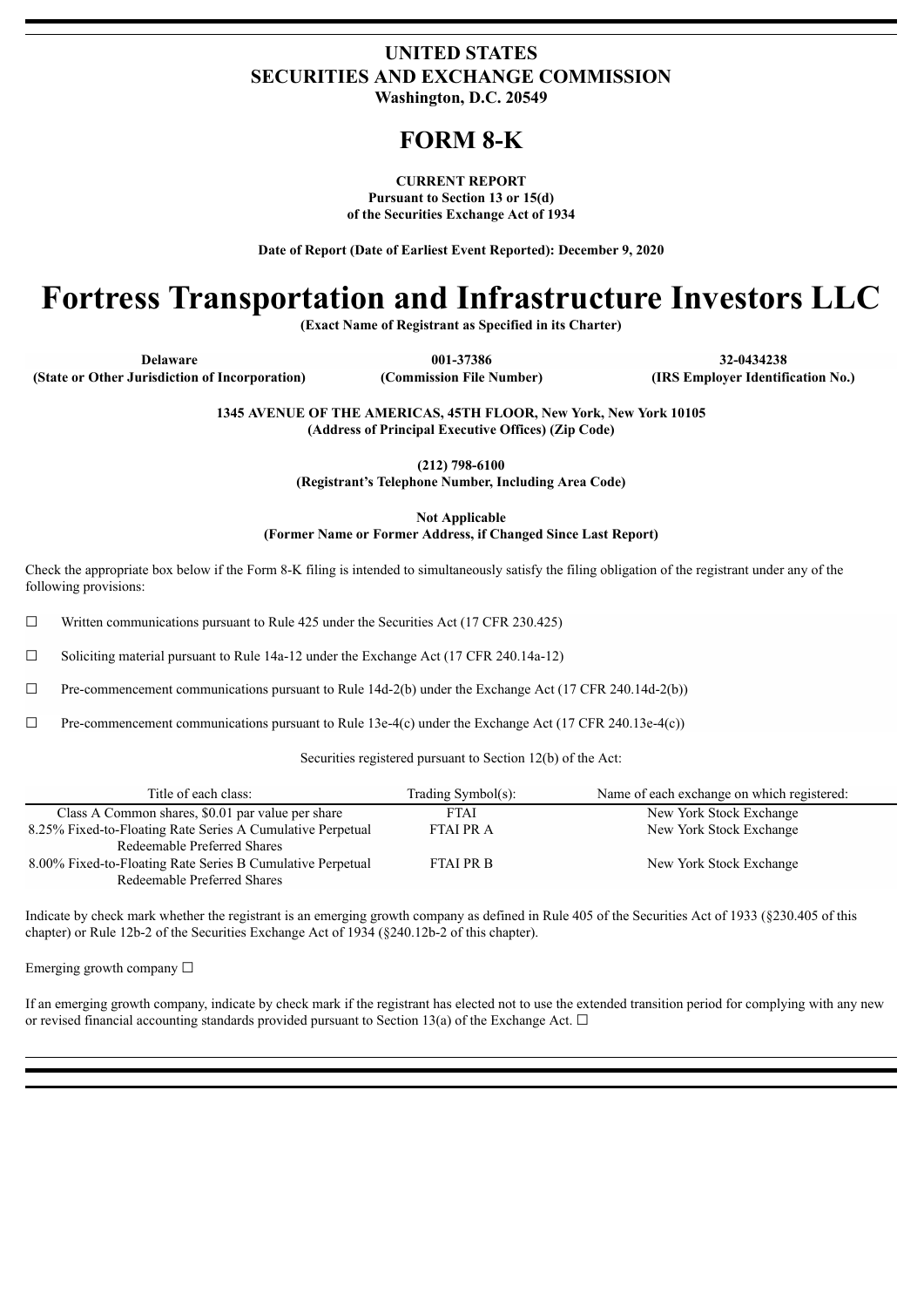#### **Item 8.01 Other Events.**

On December 9, 2020, Fortress Transportation and Infrastructure Investors LLC (the "Company") announced the pricing of its previously announced private offering of additional 6.50% senior notes due 2025 (the "Additional Notes"). \$400.0 million aggregate principal amount of Additional Notes will be issued in the offering, at an issue price equal to 101.750% of principal, plus accrued interest from and including October 1, 2020. There are \$450.0 million 6.50% senior notes due 2025 outstanding as of the date hereof.

The Company intends to use the net proceeds from the offering to purchase, repurchase, redeem or otherwise refinance \$300.0 million in aggregate principal amount of its 6.75% Senior Notes due 2022 ("2022 Notes"), including 2022 Notes validly tendered and accepted for purchase by the Company in the Company's previously announced cash tender offer, and to pay accrued and unpaid interest, premiums, fees and expenses in connection therewith. Any additional net proceeds will be used for general corporate purposes, which may include the funding of future acquisitions and investments, including aviation investments. The closing of the offering is subject to certain limited conditions.

The Additional Notes were offered in the United States to persons reasonably believed to be qualified institutional buyers under Rule 144A under the Securities Act of 1933, as amended (the "Securities Act"), and to persons outside of the United States under Regulation S under the Securities Act. The Additional Notes will not be registered under the Securities Act or any state securities laws, and, unless so registered, may not be offered or sold in the United States absent registration or an applicable exemption from registration requirements.

The information in this Form 8-K filed pursuant to Item 8.01 does not constitute an offer to sell or a solicitation of an offer to buy the securities described herein, nor shall there be any sale of these securities in any state or other jurisdiction in which such an offer, solicitation or sale would be unlawful prior to registration or qualification under the securities laws of any such jurisdiction.

#### **Cautionary Language Regarding Forward-Looking Statements**

This communication contains "forward-looking statements" within the meaning of the Private Securities Litigation Reform Act of 1995, including but not limited to statements regarding the consummation of the offering or the Company's anticipated use of the net proceeds from the offering. Forward-looking statements are not statements of historical fact but instead are based on our present beliefs and assumptions and on information currently available to the Company. You can identify these forward-looking statements by the use of forward-looking words such as "outlook," "believes," "expects," "potential," "continues," "may," "will," "should," "could," "seeks," "approximately," "predicts," "intends," "plans," "estimates," "anticipates," "target," "projects," "contemplates" or the negative version of those words or other comparable words. Any forward-looking statements contained in this communication are based upon our historical performance and on our current plans, estimates and expectations in light of information currently available to us. The inclusion of this forward-looking information should not be regarded as a representation by us, that the future plans, estimates or expectations contemplated by us will be achieved. Such forward-looking statements are subject to various risks and uncertainties and assumptions relating to our operations, financial results, financial condition, business, prospects, growth strategy and liquidity. Accordingly, there are or will be important factors that could cause our actual results to differ materially from those indicated in these statements, including, but not limited to, the risk factors set forth in Item 1A. "Risk Factors" of the Company's Annual Report on Form 10-K for the fiscal year ended December 31, 2019, as supplemented by the Company's subsequently filed Quarterly Reports on Form 10-Q for the fiscal quarters ended March 31, 2020, June 30, 2020 and September 30, 2020.